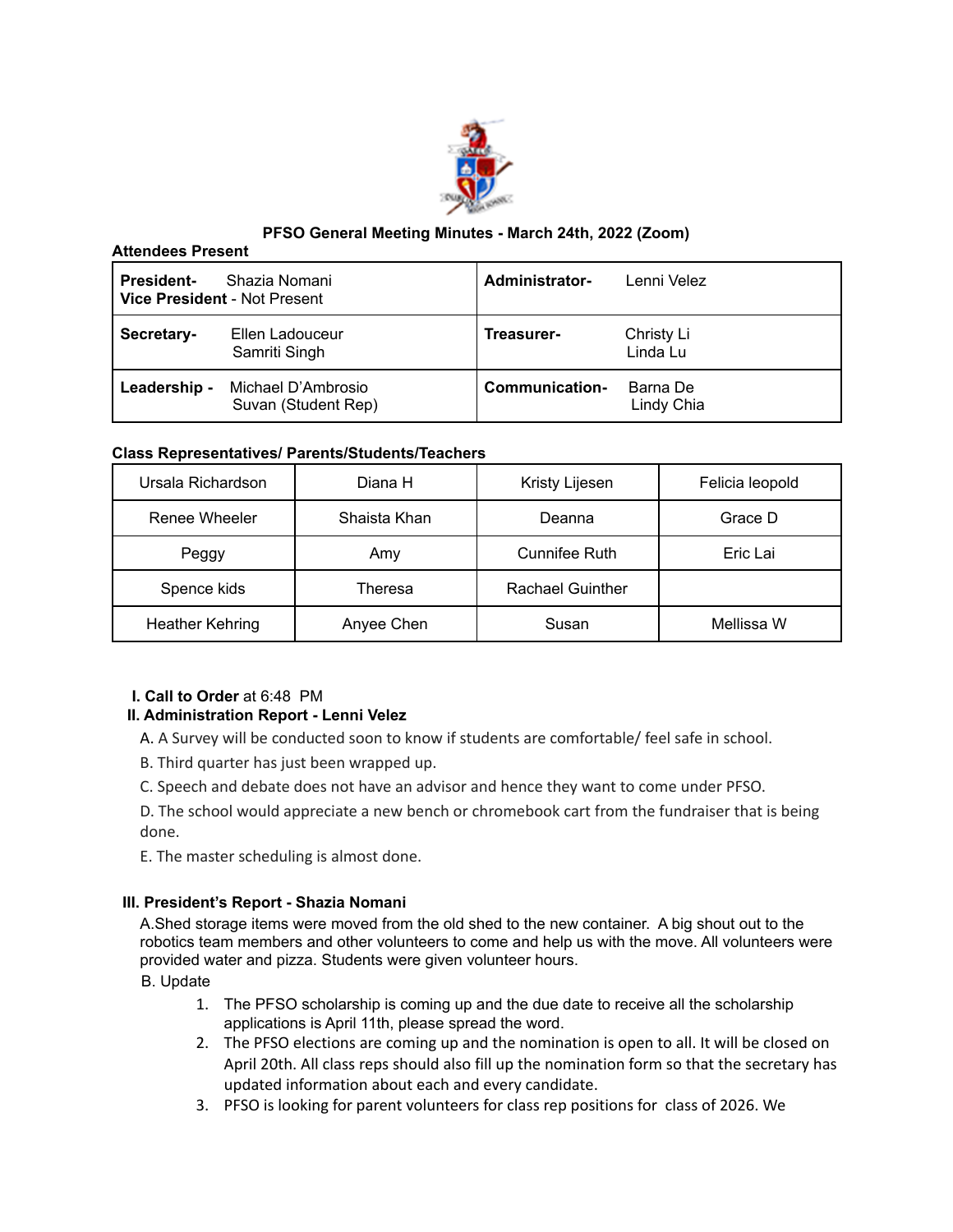advertised at the Superintendent's council, on Gael Gazette, our website and facebook page. Flyers were also sent to all the feeder schools (Cottonwood, Fallon & Wells)

- 4. Senior night is coming up and the class has requested PFSO for sponsoring the snacks and water. Shazia has asked them to send a request so that it can be shared with the board for approval.
- 5. Auditing team is being formed to audit PFSO financial records.

C. Superintendents meeting.

- 1. Shazia talked about the fingerprinting and said she needs to know the process for getting the chaperones fingerprinted.
- 2. She also mentioned how Fallon PFC board has been upset about a few parents coming in and behaving rudely. Hence it was decided that PFSO should have norms and expectations for all attending the general PFSO meetings. Everyone must respect each other, be sensitive to the time and abide by the agenda.

# **III. Vice President's Report - John Morada**

Nothing to share.

# **IV. Secretary's Report - Ellen Ladouceur and Samriti Singh**

A. **M0032501-** Minutes were approved by all. (Ellen made a motion, Kristy seconds it ) No Nays or abstain.

# **V. Treasurer's Report/Financial Update - Christy Li & Linda Lu**

A. All classes and board members were sent the reports before the meeting

B. Linda and Christy shared the financial report for the month

# **VI. ASB-Michael D'Ambrosio / Leadership Students**

- A. Election has been completed for next year.
- B. For St Patrick's day approx around 40 classes were decorated.
- C. Golden Gael is coming up
- D. 80 students have gone to leadership camp
- E. First staff volleyball game between Amador and DHS went well.

# **VII. Class Reports**

# **A. 2022-** Seniors activities are coming up.

**B. 202 3-A** parent meeting will be scheduled soon for next year to let parents know what to expect. Lei fundraiser is being thought about. Flag fundraiser and Regal movie ticket fundraiser still going on along with \$23 donation on every 23rd of the month.

**C. 2024-** Fundraiser \$24 donation for every 24th of the month is still going on. Farm fresh fundraiser is also going on.Mask fundraiser is going as well. For the ACT/ SAT practice test 60 students registered.It will be conducted by Princeton Review and 100 percent of the money will come to the class. They are asking the parents to donate the basket for the gala as well.

**D. 2025-** See's candies fundraiser was a success. The dine and donate fundraiser are coming up in Chipotle and in Panera. Sock fundraiser is being planned in April. The class is working on the auction basket too.